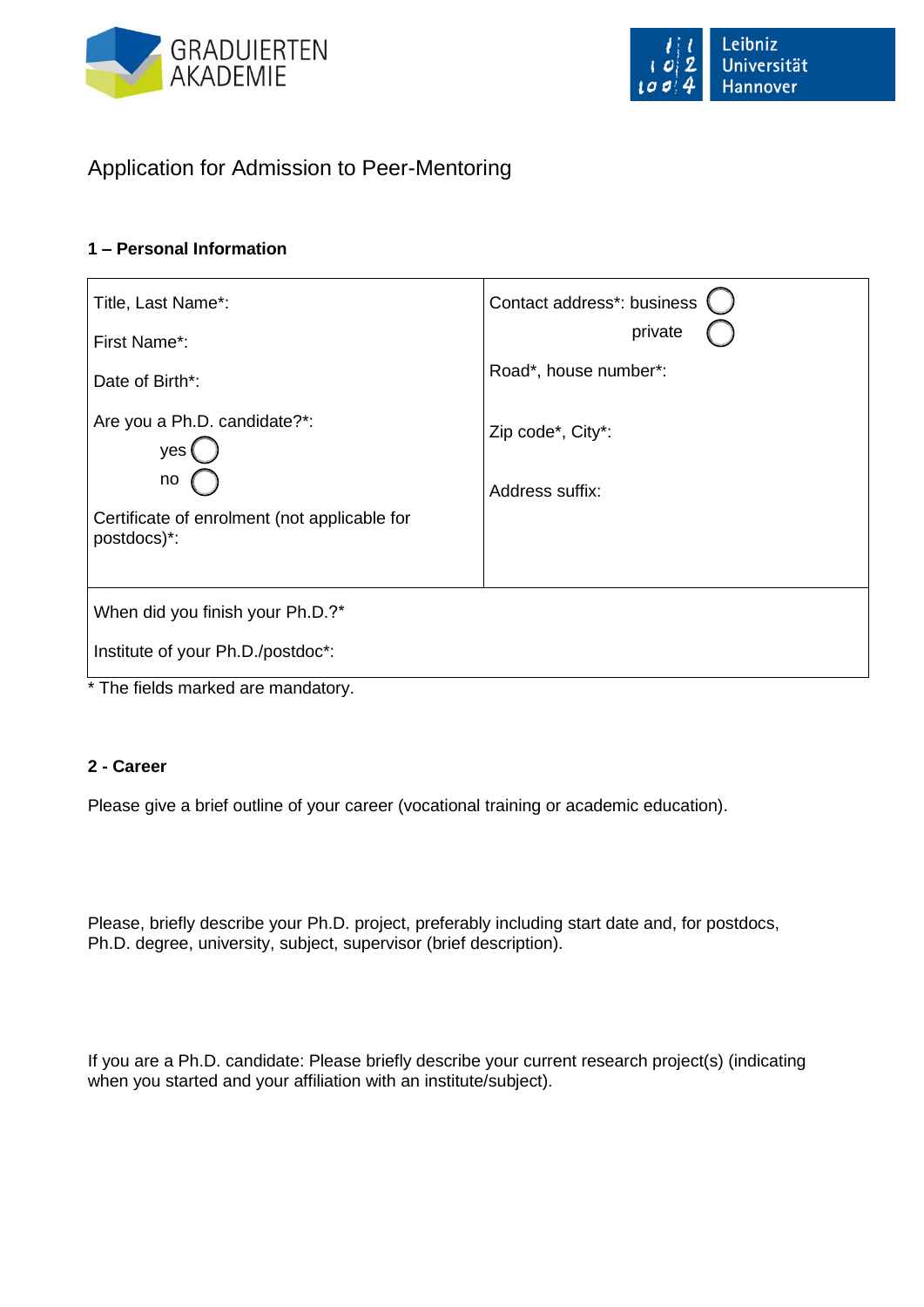Please, briefly outline your current work and qualification situation (scholarship/job, further career prospects, etc.).

#### **3 - Motivation and Goals for Peer-Mentoring**

Have you participated in a mentoring before? If yes, was this a peer- or a one-to-one mentoring?

Please outline your personal goals for the peer-mentoring programme. What would you like to achieve for yourself in your peer-mentoring group?

On which topics would you like to get support and advice from your future peers in a peermentoring group?

What should we consider when forming peer-mentoring groups, resp. with regard to your peers?

Which support do you expect from the Graduate Academy?

What else would you like to share with us?